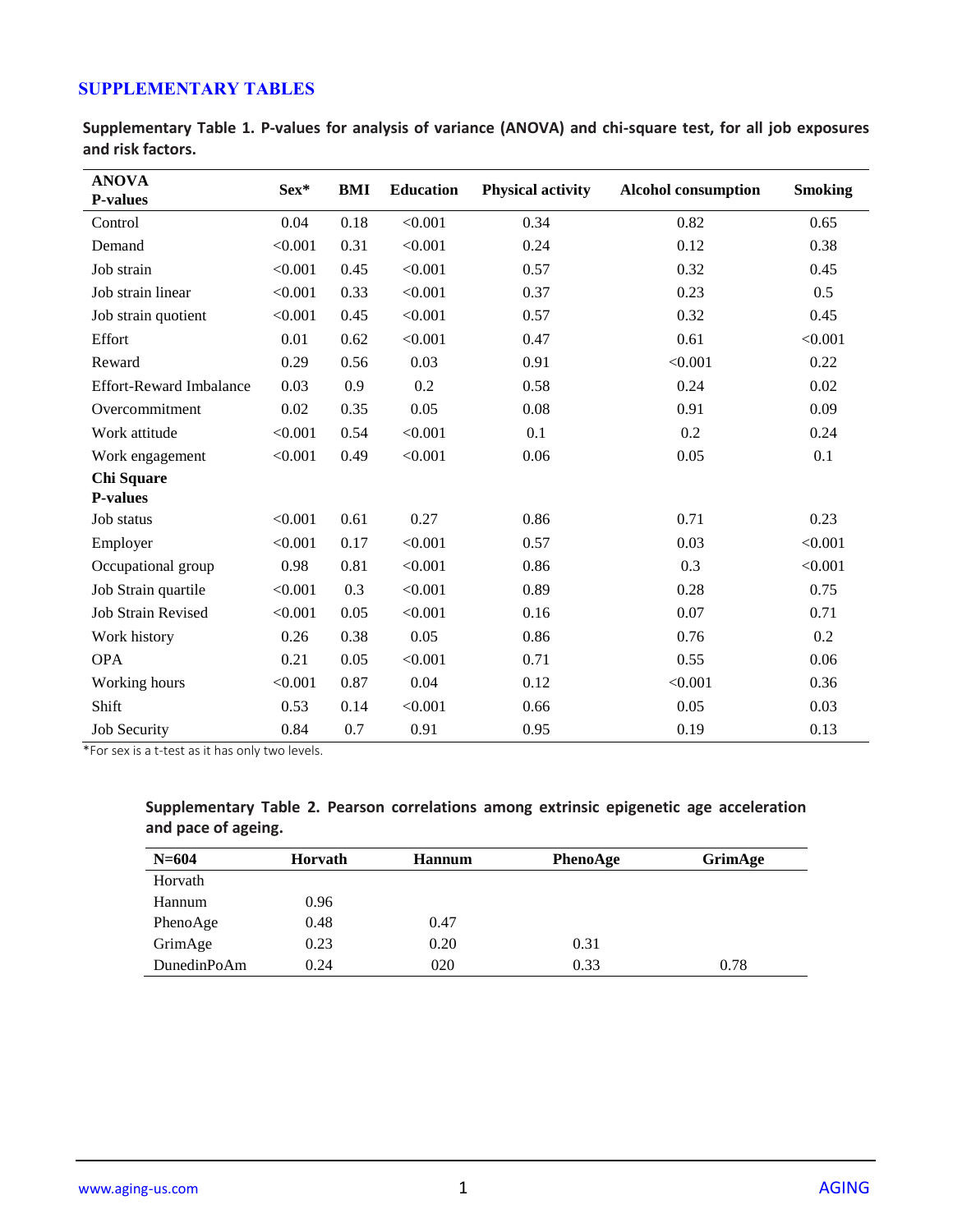|                                   |                            | HorvathAA                               | HannumAA                       | PhenoAgeAA                              | <b>GrimAgeAA</b>                        | <b>DunedinPoAm</b>                 |
|-----------------------------------|----------------------------|-----------------------------------------|--------------------------------|-----------------------------------------|-----------------------------------------|------------------------------------|
|                                   |                            | <b>Estimates</b><br>$(95\% \text{ CI})$ | <b>Estimates</b><br>(95% CI)   | <b>Estimates</b><br>$(95\% \text{ CI})$ | <b>Estimates</b><br>$(95\% \text{ CI})$ | <b>Estimates</b><br>(95% CI)       |
|                                   | permanent                  | Ref.                                    | Ref.                           | Ref.                                    | Ref.                                    | Ref.                               |
| <b>Job Status</b>                 | temporary                  | $-1.127$<br>$(-2.422, 0.168)$           | $-0.694$<br>$(-1.661, 0.272)$  | $-0.505$<br>$(-2.017, 1.008)$           | 0.631<br>$(-0.341, 1.602)$              | 0.005<br>$(-0.013, 0.023)$         |
|                                   | unemployed                 | 0.063<br>$(-1.325, 1.451)$              | $-0.006$<br>$(-1.042, 1.03)$   | 0.817<br>$(-0.804, 2.438)$              | 0.602<br>$(-0.439, 1.644)$              | 0.004<br>$(-0.015, 0.023)$         |
|                                   | private employer           | Ref.                                    | Ref.                           | Ref.                                    | Ref.                                    | Ref.                               |
| Employer                          | state/municipality         | 0.063<br>$(-0.699, 0.825)$              | 0.048<br>$(-0.522, 0.618)$     | 0.116<br>$(-0.775, 1.008)$              | $-0.096$<br>$(-0.655, 0.463)$           | $\overline{0}$<br>$(-0.011, 0.01)$ |
|                                   | Blue collars               | Ref.                                    | Ref.                           | Ref.                                    | Ref.                                    | Ref.                               |
| Occupational<br>group             | White collars              | 0.509<br>$(-0.274, 1.292)$              | 0.318<br>$(-0.268, 0.905)$     | 0.257<br>$(-0.653, 1.166)$              | $-0.683$<br>$(-1.264,-0.102)$<br>*      | $-0.002$<br>$(-0.013, 0.008)$      |
| Job control                       |                            | 0.317<br>$(-0.149, 0.782)$              | 0.169<br>$(-0.179, 0.517)$     | $-0.186$<br>$(-0.73, 0.359)$            | $-0.154$<br>$(-0.508, 0.199)$           | $-0.001$<br>$(-0.007, 0.006)$      |
| Job demand                        |                            | 0.086<br>$(-0.446, 0.618)$              | 0.118<br>$(-0.279, 0.514)$     | $-0.483$<br>$(-1.103, 0.137)$           | $-0.018$<br>$(-0.42, 0.384)$            | $-0.004$<br>$(-0.012, 0.003)$      |
| Job strain Linear                 |                            | $-0.41$<br>$(-1.234, 0.415)$            | $-0.154$<br>$(-0.769, 0.462)$  | $-0.354$<br>$(-1.314, 0.605)$           | 0.157<br>$(-0.465, 0.779)$              | $-0.005$<br>$(-0.017, 0.006)$      |
|                                   | Low strain                 | Ref.                                    | Ref.                           | Ref.                                    | Ref.                                    | Ref.                               |
|                                   | active work                | 0.217<br>$(-0.724, 1.158)$              | 0.271<br>$(-0.431, 0.973)$     | $-1.301$<br>$(-2.391,-0.212)$ *         | 0.254<br>$(-0.454, 0.963)$              | $-0.005$<br>$(-0.018, 0.009)$      |
| Job strain                        | passive work               | 0.177<br>$(-0.856, 1.21)$               | 0.223<br>$(-0.547, 0.994)$     | $-0.666$<br>$(-1.862, 0.53)$            | 0.518<br>$(-0.26, 1.296)$               | 0.005<br>$(-0.01, 0.019)$          |
|                                   | high strain                | $-0.189$<br>$(-1.256, 0.877)$           | $-0.037$<br>$(-0.832, 0.759)$  | $-0.527$<br>$(-1.761, 0.708)$           | 0.526<br>$(-0.277, 1.329)$              | $0(-$<br>0.015, 0.015)             |
| Job strain<br>quotient            |                            | $-0.843$<br>$(-2.066, 0.379)$           | $-0.414$<br>$(-1.328, 0.499)$  | $-0.568$<br>$(-1.992, 0.855)$           | 0.234<br>$(-0.69, 1.157)$               | $-0.009$<br>$(-0.026, 0.008)$      |
|                                   | Low strain                 | Ref.                                    | Ref.                           | Ref.                                    | Ref.                                    | Ref.                               |
| Job strain tertile                | Intermediate<br>strain     | $-0.328$<br>$(-1.194, 0.538)$           | $-0.101$<br>$(-0.748, 0.545)$  | $-0.942$<br>$(-1.946, 0.062)$           | 0.31<br>$(-0.343, 0.963)$               | 0.001<br>$(-0.012, 0.013)$         |
|                                   | high strain                | $-0.226$<br>$(-1.109, 0.657)$           | $-0.032$<br>$(-0.691, 0.627)$  | $-0.283$<br>$(-1.307, 0.741)$           | 0.133<br>$(-0.532, 0.799)$              | $-0.002$<br>$(-0.014, 0.011)$      |
| Effort                            |                            | $-0.582$<br>$(-1.098,-0.066)$ *         | $-0.44$<br>$(-0.825,-0.054)$ * | $-0.323$<br>$(-0.932, 0.285)$           | 0.013<br>$(-0.381, 0.408)$              | 0.001<br>$(-0.006, 0.008)$         |
| Reward                            |                            | 0.115<br>$(-0.53, 0.76)$                | 0.212<br>$(-0.27, 0.693)$      | 0.049<br>$(-0.705, 0.803)$              | 0.095<br>$(-0.391, 0.58)$               | $-0.005$<br>$(-0.014, 0.004)$      |
| Effort-Reward<br>Imbalance        |                            | $-0.734$<br>$(-1.598, 0.13)$            | $-0.61$<br>$(-1.255, 0.036)$   | $-0.38$<br>$(-1.394, 0.634)$            | 0.021<br>$(-0.632, 0.673)$              | 0.004<br>$(-0.008, 0.016)$         |
| Overcommitment                    |                            | 0.097<br>$(-0.448, 0.641)$              | 0.065<br>$(-0.343, 0.472)$     | 0.24<br>$(-0.396, 0.876)$               | $-0.029$<br>$(-0.443, 0.386)$           | 0<br>$(-0.008, 0.008)$             |
|                                   | At least<br>temporary      | Ref.                                    | Ref.                           | Ref.                                    | Ref.                                    | Ref.                               |
| Work history                      | unemployed<br>Continuously | 0.205                                   | 0.232                          | $-0.064$                                | $-0.406$                                | $-0.005$                           |
|                                   | Employed                   | $(-0.46, 0.87)$                         | $(-0.263, 0.728)$              | $(-0.838, 0.709)$                       | $(-0.905, 0.092)$                       | $(-0.014, 0.005)$                  |
| Occupational<br>Physical Activity | Low Intensity              | Ref.                                    | Ref.                           | Ref.                                    | Ref.                                    | Ref.                               |
| strenuousness                     | Intermediate<br>Intensity  | $-0.357$<br>$(-1.42, 0.705)$            | $-0.176$<br>$(-0.971, 0.618)$  | 0.472<br>$(-0.775, 1.719)$              | 0.638<br>$(-0.169, 1.445)$              | 0.002<br>$(-0.013, 0.017)$         |
|                                   | <b>High Intensity</b>      | $-0.345$<br>$(-1.406, 0.715)$           | $-0.087$<br>$(-0.88, 0.705)$   | 0.623<br>$(-0.621, 1.867)$              | 0.017<br>$(-0.787, 0.822)$              | $-0.013$<br>$(-0.028, 0.002)$      |
| Working hours<br>per week         | less than 31<br>hours      | Ref.                                    | Ref.                           | Ref.                                    | Ref.                                    | Ref.                               |

# **Supplementary Table 3. Adjusted coefficient estimates from linear regression with 95% confidence intervals.**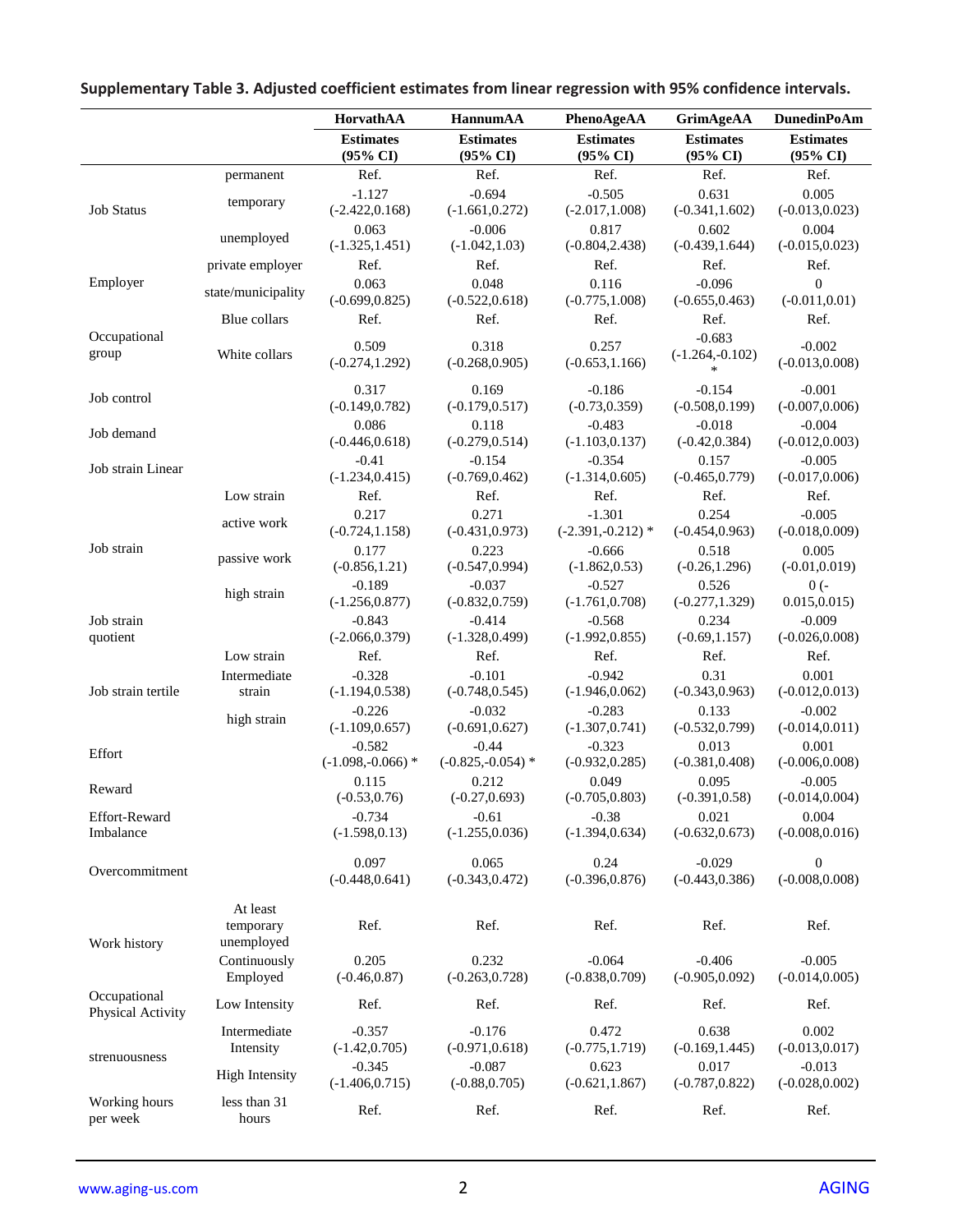|               | $31-40$ hours         | 1.511<br>$(-0.001, 3.022)$ * | 1.171<br>$(0.042, 2.3)$ *   | $-0.446$<br>$(-2.227, 1.336)$ | $-0.629$<br>$(-1.783, 0.526)$ | $-0.006$<br>$(-0.028, 0.015)$ |
|---------------|-----------------------|------------------------------|-----------------------------|-------------------------------|-------------------------------|-------------------------------|
|               | more than 40<br>hours | 2.009<br>$(0.368, 3.651)$ *  | 1.547<br>$(0.321, 2.772)$ * | 0.197<br>$(-1.737, 2.132)$    | $-0.657$<br>$(-1.911, 0.597)$ | $-0.005$<br>$(-0.028, 0.018)$ |
|               | Day job               | Ref.                         | Ref.                        | Ref.                          | Ref.                          | Ref.                          |
| Working shift | Evening/shift         | 0.346<br>$(-0.54, 1.232)$    | 0.342<br>$(-0.322, 1.005)$  | 0.481<br>$(-0.562, 1.524)$    | 0.176<br>$(-0.5, 0.852)$      | 0.007<br>$(-0.005, 0.02)$     |
| Work attitude |                       | 0.025<br>$(-0.073, 0.123)$   | 0.01<br>$(-0.063, 0.083)$   | $-0.006$<br>$(-0.12, 0.109)$  | 0.04<br>$(-0.033, 0.112)$     | $\Omega$<br>$(-0.002, 0.001)$ |
| Work          |                       | 0.012                        | 0.008                       | 0.01                          | $-0.01$                       | $\Omega$                      |
| engagement    |                       | $(-0.022, 0.046)$            | $(-0.018, 0.034)$           | $(-0.03, 0.05)$               | $(-0.036, 0.016)$             | $(-0.001,0)$                  |
|               | No                    | Ref.                         | Ref.                        | Ref.                          | Ref.                          | Ref.                          |
| Job security  | Yes                   | 1.115<br>$(0.16, 2.071)$ *   | 0.841<br>$(0.127, 1.555)$ * | 1.015<br>$(-0.109, 2.138)$    | $-0.01$<br>$(-0.74, 0.72)$    | $-0.004$<br>$(-0.018, 0.009)$ |

#### **Supplementary Table 4. Standardized unadjusted coefficient estimates from linear regression with 95% confidence intervals.**

|                        |                        | HorvathAA                      | <b>HannumAA</b>               | PhenoAgeAA                     | GrimAgeAA                       | <b>DunedinPoAm</b>              |
|------------------------|------------------------|--------------------------------|-------------------------------|--------------------------------|---------------------------------|---------------------------------|
|                        |                        | Estimates (95% CI)             | Estimates (95% CI)            | Estimates (95% CI)             | Estimates (95% CI)              | Estimates (95% CI)              |
|                        | permanent              | Ref.                           | Ref.                          | Ref.                           | Ref.                            | Ref.                            |
| <b>Job Status</b>      | temporary              | $-0.319$<br>$(-0.63,-0.008)$ * | $-0.275$<br>$(-0.586, 0.036)$ | 0.027<br>$(-0.284, 0.339)$     | 0.149<br>$(-0.162, 0.459)$      | 0.202<br>$(-0.109, 0.513)$      |
|                        | unemployed             | 0.053<br>$(-0.29, 0.395)$      | 0.035<br>$(-0.308, 0.378)$    | 0.186<br>$(-0.157, 0.529)$     | $0.427(0.085, 0.768)*$          | 0.27<br>$(-0.072, 0.613)$       |
|                        | private employer       | Ref.                           | Ref.                          | Ref.                           | Ref.                            | Ref.                            |
| Employer               | state/municipality     | $-0.085$<br>$(-0.253, 0.083)$  | $-0.085$<br>$(-0.253, 0.083)$ | 0.039<br>$(-0.129, 0.207)$     | $-0.299$<br>$(-0.462,-0.135)$   | $-0.079$<br>$(-0.245, 0.086)$   |
| Occupational           | Blue collars           | Ref.                           | Ref.                          | Ref.                           | Ref.                            | Ref.                            |
| group                  | White collars          | 0.034<br>$(-0.137, 0.205)$     | 0.03<br>$(-0.142, 0.201)$     | 0.001<br>$(-0.17, 0.172)$      | $-0.355$<br>$(-0.521,-0.188)$ * | $-0.208$<br>$(-0.374,-0.042)$ * |
| Job control            |                        | 0.082<br>$(-0.027, 0.191)$     | 0.066<br>$(-0.043, 0.176)$    | $-0.047$<br>$(-0.156, 0.062)$  | $-0.055$<br>$(-0.163, 0.052)$   | $-0.062$<br>$(-0.171, 0.046)$   |
| Job demand             |                        | 0.006<br>$(-0.119, 0.13)$      | 0.016<br>$(-0.109, 0.141)$    | $-0.064$<br>$(-0.189, 0.061)$  | $-0.087$<br>$(-0.21, 0.036)$    | $-0.066$<br>$(-0.189, 0.058)$   |
| Job strain<br>Linear   |                        | $-0.122$<br>$(-0.314, 0.07)$   | $-0.09$<br>$(-0.282, 0.102)$  | $-0.02$<br>$(-0.211, 0.171)$   | $-0.037$<br>$(-0.226, 0.151)$   | $-0.006$<br>$(-0.195, 0.184)$   |
|                        | Low strain             | Ref.                           | Ref.                          | Ref.                           | Ref.                            | Ref.                            |
|                        | active work            | 0.038<br>$(-0.191, 0.267)$     | 0.057<br>$(-0.173, 0.286)$    | $-0.25$ $(-0.477,-0.023)*$     | $-0.084$<br>$(-0.308, 0.14)$    | $-0.116$<br>$(-0.342, 0.109)$   |
| Job strain             | passive work           | 0.028<br>$(-0.221, 0.277)$     | 0.046<br>$(-0.203, 0.296)$    | $-0.143$<br>$(-0.39, 0.104)$   | 0.052<br>$(-0.192, 0.295)$      | 0.054<br>$(-0.191, 0.299)$      |
|                        | high strain            | $-0.089$<br>$(-0.337, 0.16)$   | $-0.075$<br>$(-0.324, 0.174)$ | $-0.055$ $(-0.301, 0.192)$     | 0.004<br>$(-0.24, 0.248)$       | 0.071<br>$(-0.173, 0.316)$      |
| Job strain<br>quotient |                        | $-0.234$<br>$(-0.521, 0.053)$  | $-0.186$<br>$(-0.474, 0.101)$ | $-0.048$<br>$(-0.334, 0.238)$  | 0.014<br>$(-0.267, 0.296)$      | 0.011<br>$(-0.272, 0.294)$      |
|                        | Low strain             | Ref.                           | Ref.                          | Ref.                           | Ref.                            | Ref.                            |
| Job strain<br>tertile  | Intermediate<br>strain | $-0.12$<br>$(-0.328, 0.088)$   | $-0.079$<br>$(-0.287, 0.129)$ | $-0.214$<br>$(-0.42,-0.007)$ * | 0.01<br>$(-0.194, 0.214)$       | $-0.002 (-0.207, 0.203)$        |
|                        | high strain            | $-0.11$<br>$(-0.318, 0.097)$   | $-0.085$<br>$(-0.292, 0.123)$ | $-0.04$<br>$(-0.246, 0.166)$   | $-0.108$<br>$(-0.311, 0.095)$   | $-0.009$<br>$(-0.214, 0.196)$   |
| Effort                 |                        | $-0.103$<br>$(-0.227, 0.021)$  | $-0.104$<br>$(-0.228, 0.02)$  | $-0.051$<br>$(-0.176, 0.074)$  | 0.186<br>$(0.063, 0.308)$ *     | 0.136<br>$(0.012, 0.26)^*$      |
| Reward                 |                        | 0.022                          | 0.059                         | 0.049                          | 0.08                            | $0.03(-0.122, 0.183)$           |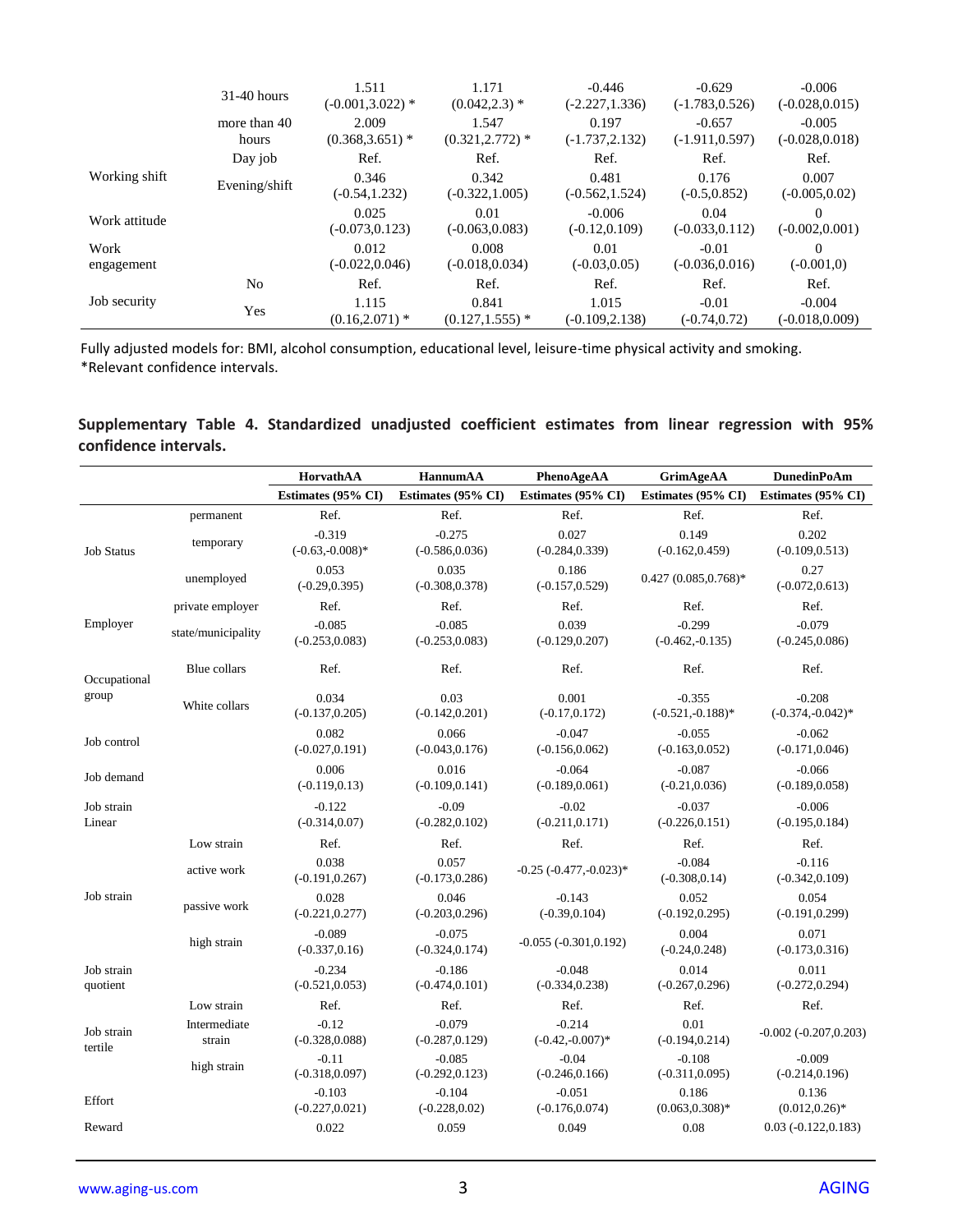|                                      |                                  | $(-0.132, 0.176)$             | $(-0.095, 0.214)$             | $(-0.105, 0.204)$             | $(-0.071, 0.232)$              |                                       |
|--------------------------------------|----------------------------------|-------------------------------|-------------------------------|-------------------------------|--------------------------------|---------------------------------------|
| <b>Effort-Reward</b><br>Imbalance    |                                  | $-0.131$<br>$(-0.341, 0.079)$ | $-0.151$<br>$(-0.361, 0.059)$ | $-0.082$<br>$(-0.294, 0.129)$ | 0.195<br>$(-0.012, 0.401)$     | 0.159<br>$(-0.049, 0.367)$            |
| Overcommitm<br>ent                   |                                  | 0.043<br>$(-0.088, 0.173)$    | 0.034<br>$(-0.097, 0.165)$    | 0.027<br>$(-0.104, 0.158)$    | 0.036<br>$(-0.094, 0.166)$     | $\boldsymbol{0}$<br>$(-0.132, 0.131)$ |
| Work history                         | At least temporary<br>unemployed | Ref.                          | Ref.                          | Ref.                          | Ref.                           | Ref.                                  |
|                                      | Continuously<br>Employed         | 0.059<br>$(-0.102, 0.22)$     | 0.08<br>$(-0.081, 0.241)$     | $-0.023$<br>$(-0.184, 0.138)$ | $-0.163$<br>$(-0.324,-0.002)*$ | $-0.141$<br>$(-0.302, 0.02)$          |
| Occupational<br>Physical<br>Activity | Low Intensity                    | Ref.                          | Ref.                          | Ref.                          | Ref.                           | Ref.                                  |
|                                      | Intermediate<br>Intensity        | $-0.07$<br>$(-0.325, 0.185)$  | $-0.05$<br>$(-0.305, 0.206)$  | $0.093(-0.164, 0.35)$         | $0.335(0.084, 0.587)^*$        | 0.183<br>$(-0.072, 0.439)$            |
| strenuousness                        | <b>High Intensity</b>            | 0.016<br>$(-0.235, 0.268)$    | 0.053<br>$(-0.199, 0.305)$    | $0.157(-0.097, 0.41)$         | 0.166<br>$(-0.082, 0.415)$     | $-0.048$<br>$(-0.3, 0.204)$           |
|                                      | less than 31 hours               | Ref.                          | Ref.                          | Ref.                          | Ref.                           | Ref.                                  |
| Working hours<br>per week            | 31-40 hours                      | 0.311<br>$(-0.045, 0.667)$    | 0.321<br>$(-0.036, 0.677)$    | $-0.108$<br>$(-0.469, 0.253)$ | 0.011<br>$(-0.345, 0.366)$     | $-0.022$<br>$(-0.382, 0.337)$         |
|                                      | more than 40<br>hours            | 0.513<br>$(0.129, 0.898)$ *   | $0.524(0.139, 0.909)*$        | 0.018<br>$(-0.372, 0.407)$    | 0.14<br>$(-0.243, 0.524)$      | 0.011<br>$(-0.376, 0.399)$            |
|                                      | Day job                          | Ref.                          | Ref.                          | Ref.                          | Ref.                           | Ref.                                  |
| Working shift                        | Evening/shift                    | 0.113<br>$(-0.095, 0.322)$    | 0.131<br>$(-0.079, 0.341)$    | 0.122<br>$(-0.089, 0.333)$    | 0.18<br>$(-0.028, 0.387)$      | 0.217<br>$(0.008, 0.426)^*$           |
| Work attitude                        |                                  | $-0.001$<br>$(-0.024, 0.022)$ | $-0.003$<br>$(-0.026, 0.02)$  | $-0.001$<br>$(-0.024, 0.022)$ | $-0.01$<br>$(-0.033, 0.013)$   | $-0.013$<br>$(-0.036, 0.009)$         |
| Work<br>engagement                   |                                  | 0.001<br>$(-0.007, 0.009)$    | 0.001<br>$(-0.007, 0.009)$    | 0.002<br>$(-0.006, 0.01)$     | $-0.012$<br>$(-0.02,-0.004)*$  | $-0.009$<br>$(-0.017,-0.001)*$        |
|                                      | No                               | Ref.                          | Ref.                          | Ref.                          | Ref.                           | Ref.                                  |
| Job security                         | Yes                              | $0.254(0.022, 0.485)^*$       | 0.26<br>$(0.028, 0.492)^*$    | 0.182<br>$(-0.052, 0.416)$    | $-0.027$<br>$(-0.258, 0.204)$  | $-0.072$<br>$(-0.305, 0.16)$          |

\*Relevant confidence intervals.

### **Supplementary Table 5. Standardized adjusted linear regression coefficient estimates with 95% confidence interval for the epigenetic age and pace of aging.**

|                    |                    | HorvathAA<br><b>Estimates</b><br>$(95\% \text{ CI})$ | <b>HannumAA</b><br><b>Estimates</b><br>$(95\% \text{ CI})$ | PhenoAgeAA<br><b>Estimates</b><br>$(95\% \text{ CI})$ | <b>GrimAgeAA</b><br><b>Estimates (95%)</b><br>$\mathbf{C}\mathbf{D}$ | <b>DunedinPoAm</b><br><b>Estimates</b><br>$(95\% \text{ CI})$ |
|--------------------|--------------------|------------------------------------------------------|------------------------------------------------------------|-------------------------------------------------------|----------------------------------------------------------------------|---------------------------------------------------------------|
|                    | permanent          | Ref.                                                 | Ref.                                                       | Ref.                                                  | Ref.                                                                 | Ref.                                                          |
| <b>Job Status</b>  | temporary          | $-1.127$<br>$(-2.422, 0.168)$                        | $-0.694$<br>$(-1.661, 0.272)$                              | $-0.505$<br>$(-2.017, 1.008)$                         | 0.631<br>$(-0.341, 1.602)$                                           | 0.005<br>$(-0.013, 0.023)$                                    |
|                    | unemployed         | 0.063<br>$(-1.325, 1.451)$                           | $-0.006$<br>$(-1.042, 1.03)$                               | 0.817<br>$(-0.804, 2.438)$                            | 0.602<br>$(-0.439, 1.644)$                                           | 0.004<br>$(-0.015, 0.023)$                                    |
|                    | private employer   | Ref.                                                 | Ref.                                                       | Ref.                                                  | Ref.                                                                 | Ref.                                                          |
| Employer           | state/municipality | 0.563<br>$(-0.42, 1.546)$                            | 0.297<br>$(-0.441, 1.034)$                                 | 0.415<br>$(-0.736, 1.567)$                            | 0.25<br>$(-0.454, 0.953)$                                            | 0.003<br>$(-0.01, 0.017)$                                     |
|                    | Blue collars       | Ref.                                                 | Ref.                                                       | Ref.                                                  | Ref.                                                                 | Ref.                                                          |
| Occupational group | White collars      | $-0.509$<br>$(-1.292, 0.274)$                        | $-0.318$<br>$(-0.905, 0.268)$                              | $-0.257$<br>$(-1.166, 0.653)$                         | 0.683<br>$(0.102, 1.264)^*$                                          | 0.002<br>$(-0.008, 0.013)$                                    |
| Job control        |                    | 0.317<br>$(-0.149, 0.782)$                           | 0.169<br>$(-0.179, 0.517)$                                 | $-0.186$<br>$(-0.73, 0.359)$                          | $-0.154$<br>$(-0.508, 0.199)$                                        | $-0.001$<br>$(-0.007, 0.006)$                                 |
| Job demand         |                    | 0.086<br>$(-0.446, 0.618)$                           | 0.118<br>$(-0.279, 0.514)$                                 | $-0.483$<br>$(-1.103, 0.137)$                         | $-0.018$<br>$(-0.42, 0.384)$                                         | $-0.004$ (-<br>0.012, 0.003                                   |
| Job strain Linear  |                    | $-0.41$<br>$(-1.234, 0.415)$                         | $-0.154$<br>$(-0.769, 0.462)$                              | $-0.354$<br>$(-1.314, 0.605)$                         | 0.157<br>$(-0.465, 0.779)$                                           | $-0.005$<br>$(-0.017, 0.006)$                                 |
| Job strain         | Low strain         | Ref.                                                 | Ref.                                                       | Ref.                                                  | Ref.                                                                 | Ref.                                                          |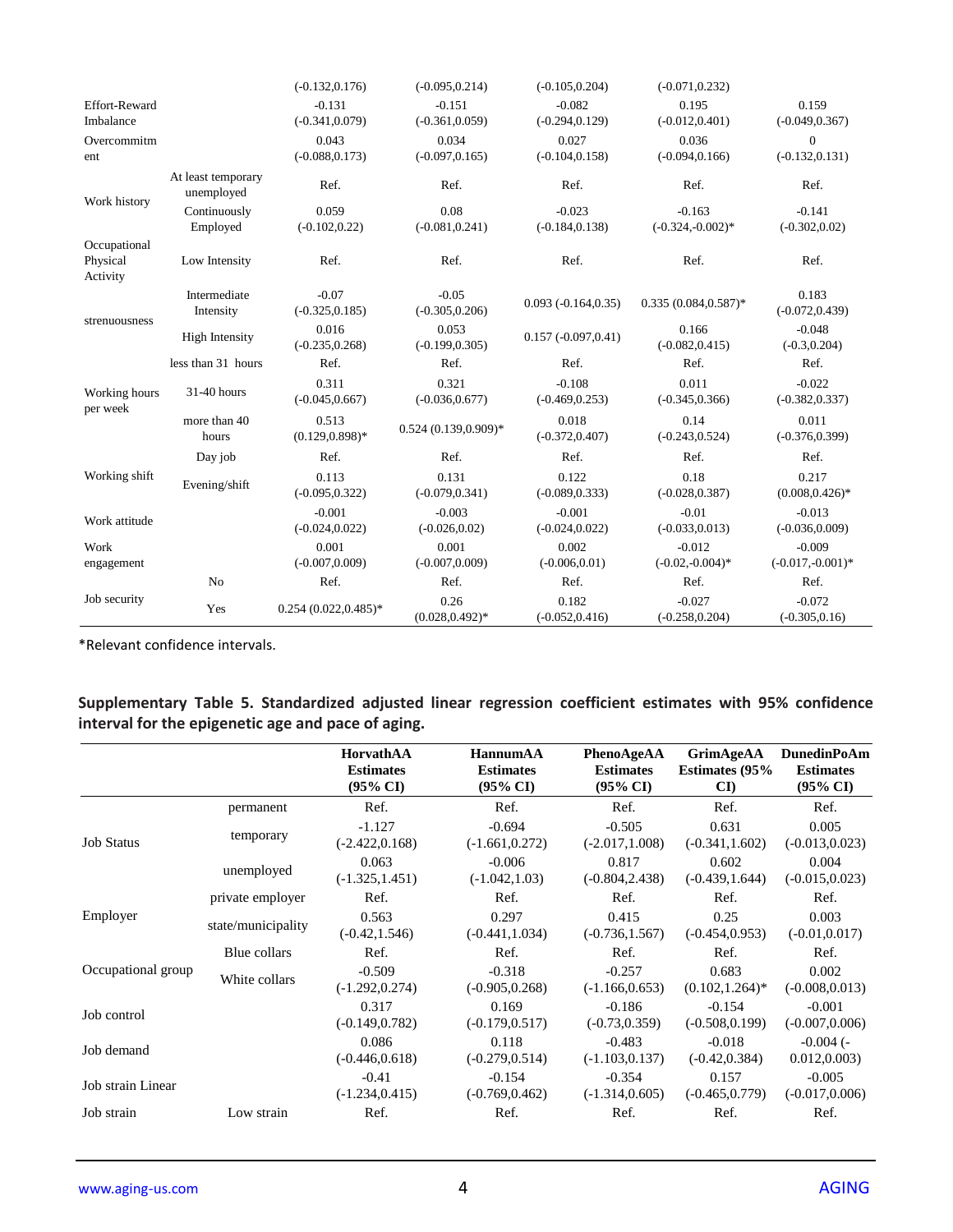|                                   | active work                      | 0.217               | 0.271               | $-1.301$           | 0.254             | $-0.005$          |
|-----------------------------------|----------------------------------|---------------------|---------------------|--------------------|-------------------|-------------------|
|                                   |                                  | $(-0.724, 1.158)$   | $(-0.431, 0.973)$   | $(-2.391,-0.212)*$ | $(-0.454, 0.963)$ | $(-0.018, 0.009)$ |
|                                   | passive work                     | 0.177               | 0.223               | $-0.666$           | 0.518             | 0.005             |
|                                   |                                  | $(-0.856, 1.21)$    | $(-0.547, 0.994)$   | $(-1.862, 0.53)$   | $(-0.26, 1.296)$  | $(-0.01, 0.019)$  |
|                                   | high strain                      | $-0.189$            | $-0.037$            | $-0.527$           | 0.526             | $\boldsymbol{0}$  |
|                                   |                                  | $(-1.256, 0.877)$   | $(-0.832, 0.759)$   | $(-1.761, 0.708)$  | $(-0.277, 1.329)$ | $(-0.015, 0.015)$ |
| Job strain quotient               |                                  | $-0.843$            | $-0.414$            | $-0.568$           | 0.234             | $-0.009$          |
|                                   |                                  | $(-2.066, 0.379)$   | $(-1.328, 0.499)$   | $(-1.992, 0.855)$  | $(-0.69, 1.157)$  | $(-0.026, 0.008)$ |
|                                   | Low strain                       | Ref.                | Ref.                | Ref.               | Ref.              | Ref.              |
|                                   | Intermediate strain              | $-0.328$            | $-0.101$            | $-0.942$           | 0.31              | 0.001             |
| Job strain tertile                |                                  | $(-1.194, 0.538)$   | $(-0.748, 0.545)$   | $(-1.946, 0.062)$  | $(-0.343, 0.963)$ | $(-0.012, 0.013)$ |
|                                   | high strain                      | $-0.226$            | $-0.032$            | $-0.283$ ( $-$     | 0.133             | $-0.002$          |
|                                   |                                  | $(-1.109, 0.657)$   | $(-0.691, 0.627)$   | 1.307, 0.741       | $(-0.532, 0.799)$ | $(-0.014, 0.011)$ |
| Effort                            |                                  | $-0.582$            | $-0.44$             | $-0.323$           | 0.013             | 0.001             |
|                                   |                                  | $(-1.098,-0.066)*$  | $(-0.825,-0.054)$ * | $(-0.932, 0.285)$  | $(-0.381, 0.408)$ | $(-0.006, 0.008)$ |
| Reward                            |                                  | 0.115               | 0.212               | 0.049              | 0.095             | $-0.005$          |
|                                   |                                  | $(-0.53, 0.76)$     | $(-0.27, 0.693)$    | $(-0.705, 0.803)$  | $(-0.391, 0.58)$  | $(-0.014, 0.004)$ |
| <b>Effort-Reward</b>              |                                  | $-0.734$            | $-0.61$             | $-0.38$ ( $-$      | 0.021             | 0.004             |
| Imbalance                         |                                  | $(-1.598, 0.13)$    | $(-1.255, 0.036)$   | 1.394,0.634)       | $(-0.632, 0.673)$ | $(-0.008, 0.016)$ |
| Overcommitment                    |                                  | 0.097               | 0.065               | 0.24               | $-0.029$          | $\overline{0}$    |
|                                   |                                  | $(-0.448, 0.641)$   | $(-0.343, 0.472)$   | $(-0.396, 0.876)$  | $(-0.443, 0.386)$ | $(-0.008, 0.008)$ |
| Work history                      | At least temporary<br>unemployed | Ref.                | Ref.                | Ref.               | Ref.              | Ref.              |
|                                   | Continuously                     | 0.205               | 0.232               | $-0.064$           | $-0.406$          | $-0.005$          |
|                                   | Employed                         | $(-0.46, 0.87)$     | $(-0.263, 0.728)$   | $(-0.838, 0.709)$  | $(-0.905, 0.092)$ | $(-0.014, 0.005)$ |
| Occupational<br>Physical Activity | Low Intensity                    | Ref.                | Ref.                | Ref.               | Ref.              | Ref.              |
|                                   | Intermediate                     | $-0.357$            | $-0.176$            | 0.472              | 0.638             | 0.002             |
| strenuousness                     | Intensity                        | $(-1.42, 0.705)$    | $(-0.971, 0.618)$   | $(-0.775, 1.719)$  | $(-0.169, 1.445)$ | $(-0.013, 0.017)$ |
|                                   | <b>High Intensity</b>            | $-0.345$            | $-0.087$            | 0.623              | 0.017             | $-0.013$          |
|                                   |                                  | $(-1.406, 0.715)$   | $(-0.88, 0.705)$    | $(-0.621, 1.867)$  | $(-0.787, 0.822)$ | $(-0.028, 0.002)$ |
|                                   | less than 31 hours               | Ref.                | Ref.                | Ref.               | Ref.              | Ref.              |
| Working hours per                 | 31-40 hours                      | 1.511               | 1.171               | $-0.446$           | $-0.629$          | $-0.006$          |
| week                              |                                  | $(-0.001, 3.022)^*$ | $(0.042, 2.3)^*$    | $(-2.227, 1.336)$  | $(-1.783, 0.526)$ | $(-0.028, 0.015)$ |
|                                   | more than 40 hours               | 2.009               | 1.547               | 0.197              | $-0.657$          | $-0.005$          |
|                                   |                                  | $(0.368, 3.651)^*$  | $(0.321, 2.772)^*$  | $(-1.737, 2.132)$  | $(-1.911, 0.597)$ | $(-0.028, 0.018)$ |
|                                   | Day job                          | Ref.                | Ref.                | Ref.               | Ref.              | Ref.              |
| Working shift                     |                                  | 0.346               | 0.342               | 0.481              | 0.176             | 0.007             |
|                                   | Evening/shift                    | $(-0.54, 1.232)$    | $(-0.322, 1.005)$   | $(-0.562, 1.524)$  | $(-0.5, 0.852)$   | $(-0.005, 0.02)$  |
|                                   |                                  | 0.025               | 0.01                | $-0.006$ ( $-$     | 0.04              | $\mathbf{0}$      |
| Work attitude                     |                                  | $(-0.073, 0.123)$   | $(-0.063, 0.083)$   | 0.12, 0.109        | $(-0.033, 0.112)$ | $(-0.002, 0.001)$ |
|                                   |                                  | 0.012               | 0.008               | $0.01\,$           | $-0.01$           | $\boldsymbol{0}$  |
| Work engagement                   |                                  | $(-0.022, 0.046)$   | $(-0.018, 0.034)$   | $(-0.03, 0.05)$    | $(-0.036, 0.016)$ | $(-0.001,0)$      |
|                                   | No                               | Ref.                | Ref.                | Ref.               | Ref.              | Ref.              |
| Job security                      |                                  | $-1.115$            | $-0.841$            | $-1.015$           | 0.01              | 0.004             |
|                                   | Yes                              | $(-2.071,-0.16)*$   | $(-1.555,-0.127)$ * | $(-2.138, 0.109)$  | $(-0.72, 0.74)$   | $(-0.009, 0.018)$ |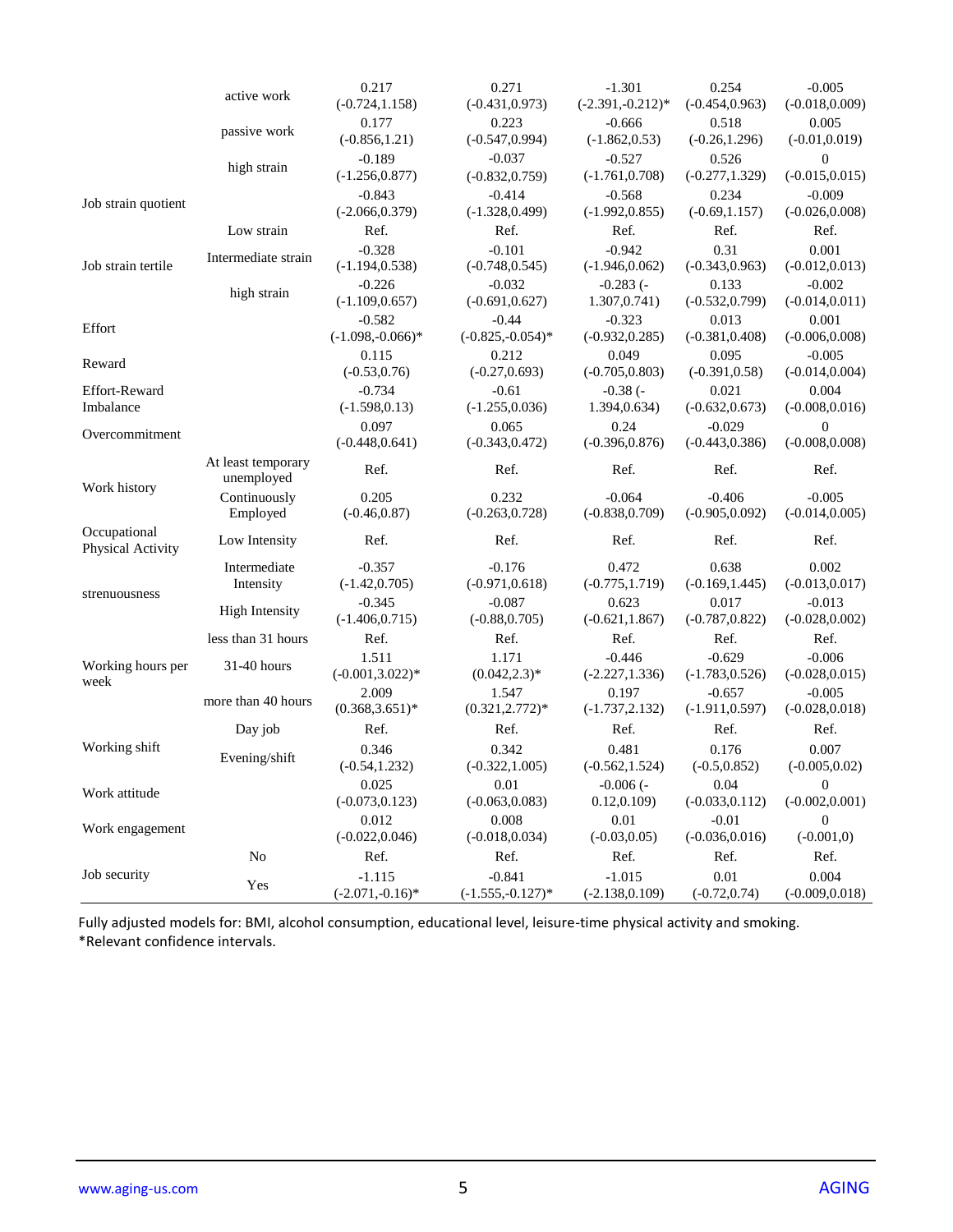|                                   |                                  | HorvathAA                       | <b>HannumAA</b>                         | PhenoAgeAA                    | <b>GrimAgeAA</b>              | <b>DunedinPoAm</b>                      |
|-----------------------------------|----------------------------------|---------------------------------|-----------------------------------------|-------------------------------|-------------------------------|-----------------------------------------|
|                                   |                                  | <b>Estimates</b><br>(95% CI)    | <b>Estimates</b><br>$(95\% \text{ CI})$ | <b>Estimates</b><br>(95% CI)  | <b>Estimates</b><br>(95% CI)  | <b>Estimates</b><br>$(95\% \text{ CI})$ |
|                                   | permanent                        | Ref.                            | Ref.                                    | Ref.                          | Ref.                          | Ref.                                    |
| <b>Job Status</b>                 | temporary                        | $-1.484$<br>$(-2.922,-0.047)$ * | $-0.998$<br>$(-2.079, 0.082)$           | $-0.889$<br>$(-2.592, 0.813)$ | 0.762<br>$(-0.298, 1.822)$    | 0.002<br>$(-0.018, 0.023)$              |
|                                   | unemployed                       | 0.012<br>$(-2.01, 2.034)$       | $-0.128$<br>$(-1.648, 1.392)$           | 1.125<br>$(-1.27, 3.52)$      | 1.463<br>$(-0.028, 2.955)$    | 0.009<br>$(-0.019, 0.038)$              |
|                                   | private employer                 | Ref.                            | Ref.                                    | Ref.                          | Ref.                          | Ref.                                    |
| Employer                          | state/municipality               | 0.563<br>$(-0.42, 1.546)$       | 0.297<br>$(-0.441, 1.034)$              | 0.415<br>$(-0.736, 1.567)$    | 0.25<br>$(-0.454, 0.953)$     | 0.003<br>$(-0.01, 0.017)$               |
|                                   | Blue collars                     | Ref.                            | Ref.                                    | Ref.                          | Ref.                          | Ref.                                    |
| Occupational group                | White collars                    | 0.557<br>$(-0.482, 1.596)$      | 0.447<br>$(-0.332, 1.225)$              | 0.577<br>$(-0.622, 1.776)$    | $-0.306$<br>$(-1.063, 0.451)$ | 0.007<br>$(-0.007, 0.022)$              |
| Job control                       |                                  | 0.413<br>$(-0.219, 1.045)$      | 0.297<br>$(-0.177, 0.77)$               | $-0.079$<br>$(-0.818, 0.659)$ | $-0.285$<br>$(-0.749, 0.178)$ | 0.005<br>$(-0.004, 0.014)$              |
|                                   |                                  | 0.203                           | 0.262                                   | $-0.377$                      | 0.271                         | 0.002                                   |
| Job demand                        |                                  | $(-0.549, 0.954)$               | $(-0.299, 0.824)$                       | $(-1.251, 0.498)$             | $(-0.279, 0.82)$              | $(-0.008, 0.013)$                       |
| Job strain Linear                 |                                  | $-0.398$<br>$(-1.485, 0.689)$   | $-0.185$ ( $-$<br>0.999, 0.629)         | $-0.435$<br>$(-1.694, 0.824)$ | 0.603<br>$(-0.184, 1.389)$    | $-0.006$<br>$(-0.022, 0.009)$           |
|                                   | Low strain                       | Ref.                            | Ref.                                    | Ref.                          | Ref.                          | Ref.                                    |
|                                   |                                  | 0.411                           | 0.393                                   | $-1.414$                      | 0.501                         | 0.004                                   |
|                                   | active work                      | $(-0.964, 1.786)$               | $(-0.634, 1.421)$                       | $(-3.006, 0.179)$             | $(-0.499, 1.5)$               | $(-0.015, 0.023)$                       |
| Job strain                        | passive work                     | 0.38                            | 0.298                                   | $-0.915$                      | 0.316                         | $-0.003$                                |
|                                   |                                  | $(-1.156, 1.917)$               | $(-0.85, 1.446)$                        | $(-2.694, 0.864)$             | $(-0.801, 1.433)$             | $(-0.025, 0.019)$                       |
|                                   | high strain                      | $-0.611$                        | $-0.502$                                | $-1.188$                      | 0.754                         | $-0.003$                                |
|                                   |                                  | $(-2.006, 0.784)$               | $(-1.544, 0.54)$                        | $(-2.803, 0.427)$             | $(-0.26, 1.768)$              | $(-0.022, 0.017)$                       |
| Job strain quotient               |                                  | $-1.009$                        | $-0.525$                                | $-0.727$                      | 0.728                         | $-0.014$                                |
|                                   |                                  | $(-2.579, 0.561)$               | $(-1.701, 0.652)$                       | $(-2.549, 1.094)$             | $(-0.412, 1.867)$             | $(-0.036, 0.008)$                       |
|                                   | Low strain                       | Ref.                            | Ref.                                    | Ref.                          | Ref.                          | Ref.                                    |
| Job strain tertile                | Intermediate strain              | 0.055<br>$(-1.198, 1.309)$      | 0.198<br>$(-0.74, 1.136)$               | $-0.958$<br>$(-2.407, 0.491)$ | 0.216<br>$(-0.692, 1.124)$    | $-0.009$<br>$(-0.026, 0.009)$           |
|                                   | high strain                      | $-0.21$                         | $-0.148$                                | $-0.567$                      | 0.541                         | $-0.007$                                |
|                                   |                                  | $(-1.397, 0.977)$               | $(-1.036, 0.74)$                        | $(-1.939, 0.805)$             | $(-0.319, 1.401)$             | $(-0.023, 0.01)$                        |
| Effort                            |                                  | $-0.985$<br>$(-1.67,-0.3)$ *    | $-0.679$<br>$(-1.193,-0.165)$ *         | $-0.737$<br>$(-1.547, 0.072)$ | $-0.362$<br>$(-0.874, 0.149)$ | $-0.006$<br>$(-0.016, 0.004)$           |
|                                   |                                  | $-0.007$                        | 0.06                                    | $-0.223$                      | 0.596                         | $-0.003$                                |
| Reward                            |                                  | $(-0.881, 0.866)$               | $(-0.596, 0.715)$                       | $(-1.243, 0.796)$             | $(-0.03, 1.223)$              | $(-0.015, 0.01)$                        |
| Effort-Reward                     |                                  | $-1.292$                        | $-0.915$                                | $-0.669$                      | $-0.769$                      | $-0.007$                                |
| Imbalance                         |                                  | $(-2.486,-0.099)$ *             | $(-1.812,-0.019)$ *                     | $(-2.075, 0.737)$             | $(-1.635, 0.096)$             | $(-0.024, 0.009)$                       |
|                                   |                                  | $-0.482$                        | $-0.339$                                | $-0.193$                      | $-0.331$                      | $-0.006$                                |
| Overcommitment                    |                                  | $(-1.189, 0.224)$               | $(-0.868, 0.191)$                       | $(-1.019, 0.632)$             | $(-0.853, 0.192)$             | $(-0.016, 0.005)$                       |
|                                   | At least temporary<br>unemployed | Ref.                            | Ref.                                    | Ref.                          | Ref.                          | Ref.                                    |
| Work history                      | Continuously                     | 0.201                           | 0.38                                    | 0.169                         | $-0.659$ ( $-$                | $-0.004$                                |
|                                   | Employed                         | $(-0.685, 1.087)$               | $(-0.283, 1.043)$                       | $(-0.87, 1.208)$              | $1.309,-0.009$ *              | $(-0.016, 0.009)$                       |
|                                   | Low Intensity                    | Ref.                            | Ref.                                    | Ref.                          | Ref.                          | Ref.                                    |
| Occupational<br>Physical Activity | Intermediate<br>Intensity        | $-0.361$<br>$(-1.82, 1.098)$    | $-0.153$<br>$(-1.243, 0.937)$           | 0.481<br>$(-1.227, 2.189)$    | $-0.12$<br>$(-1.202, 0.963)$  | $-0.006$<br>$(-0.027, 0.015)$           |
|                                   | <b>High Intensity</b>            | 1.3<br>$(-0.253, 2.853)$        | 1.248<br>$(0.088, 2.408)$ *             | 1.519<br>$(-0.299, 3.337)$    | 0.127<br>$(-1.025, 1.279)$    | $-0.01$<br>$(-0.033, 0.012)$            |

**Supplementary Table 6. Women adjusted linear regression coefficient estimates with 95% confidence interval for the epigenetic age and pace of aging.**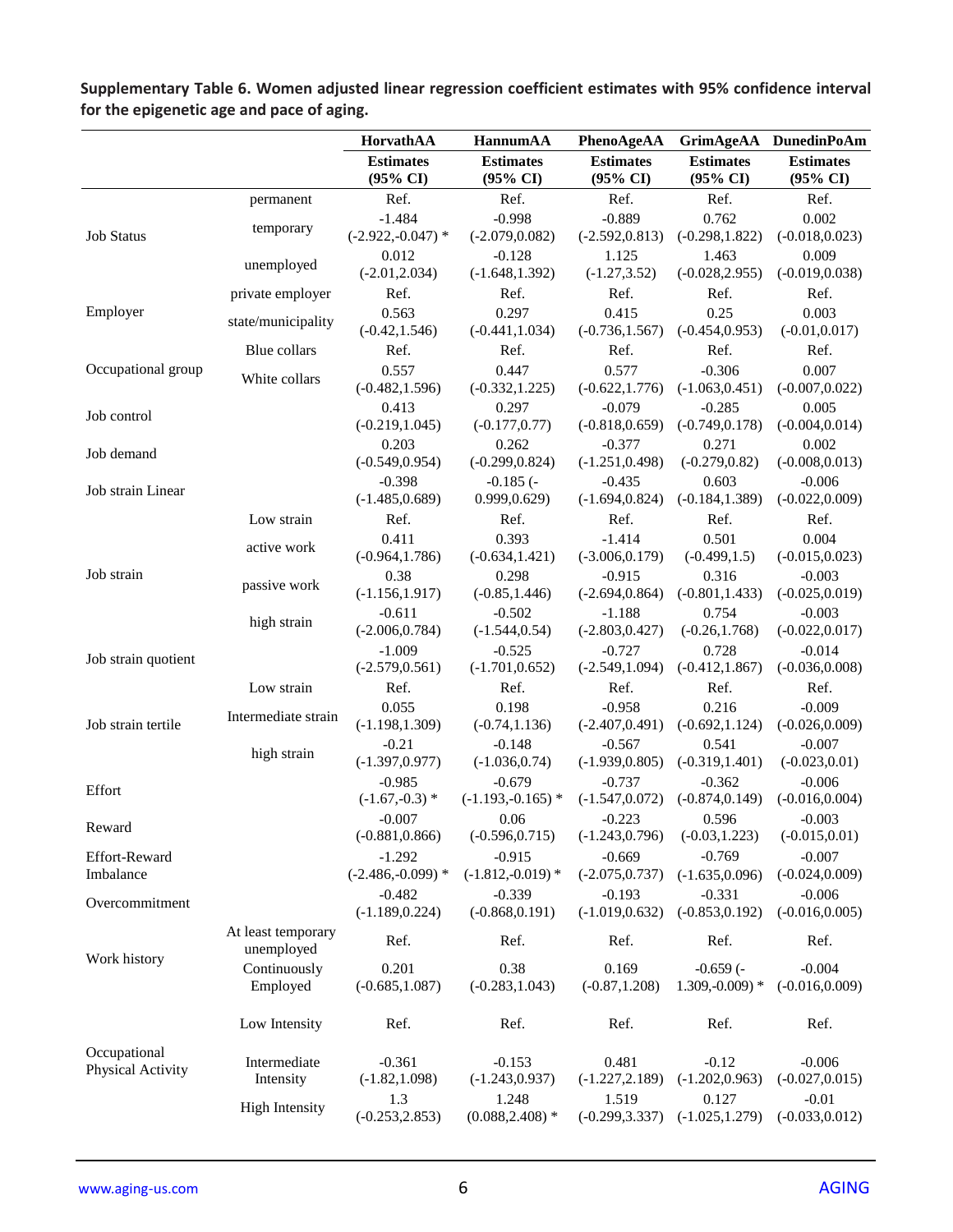|                           | less than 31 hours | Ref.                        | Ref.                        | Ref.                          | Ref.                          | Ref.                          |
|---------------------------|--------------------|-----------------------------|-----------------------------|-------------------------------|-------------------------------|-------------------------------|
| Working hours per<br>week | $31-40$ hours      | 1.509<br>$(-0.245, 3.262)$  | 1.345<br>$(0.034, 2.655)$ * | $-0.558$<br>$(-2.613, 1.497)$ | $-0.681$<br>$(-1.984, 0.623)$ | $-0.013$<br>$(-0.038, 0.011)$ |
|                           | more than 40 hours | 2.483<br>$(0.421, 4.546)$ * | 2.075<br>$(0.534, 3.616)$ * | 1.17<br>$(-1.246, 3.587)$     | $-0.393$<br>$(-1.926, 1.141)$ | 0.003<br>$(-0.027, 0.032)$    |
|                           | Day job            | Ref.                        | Ref.                        | Ref.                          | Ref.                          | Ref.                          |
| Working shift             | Evening/shift      | 0.385<br>$(-0.819, 1.588)$  | 0.243<br>$(-0.662, 1.148)$  | 0.494<br>$(-0.92, 1.909)$     | $-0.077$<br>$(-0.972, 0.817)$ | $-0.005$<br>$(-0.022, 0.012)$ |
| Work attitude             |                    | 0.045<br>$(-0.083, 0.174)$  | 0.033<br>$(-0.064, 0.129)$  | 0.076<br>$(-0.075, 0.228)$    | 0.002<br>$(-0.091, 0.095)$    | $\Omega$<br>$(-0.002, 0.002)$ |
| Work engagement           |                    | 0.01<br>$(-0.037, 0.056)$   | 0.01<br>$(-0.025, 0.044)$   | 0.04<br>$(-0.015, 0.094)$     | $-0.008$<br>$(-0.043, 0.027)$ | 0<br>$(-0.001, 0.001)$        |
|                           | N <sub>o</sub>     | Ref.                        | Ref.                        | Ref.                          | Ref.                          | Ref.                          |
| Job security              | Yes                | 1.06<br>$(-0.274, 2.393)$   | 0.617<br>$(-0.384, 1.617)$  | 0.535<br>$(-1.031, 2.1)$      | $-0.668$<br>$(-1.653, 0.317)$ | $-0.012$<br>$(-0.031.0.007)$  |

#### **Supplementary Table 7. Men adjusted linear regression coefficient estimates with 95% confidence interval for the epigenetic age and pace of aging.**

|                     |                     | HorvathAA                     | HannumAA                                | PhenoAgeAA                              | <b>GrimAgeAA</b>                        | <b>DunedinPoAm</b>                      |
|---------------------|---------------------|-------------------------------|-----------------------------------------|-----------------------------------------|-----------------------------------------|-----------------------------------------|
|                     |                     | <b>Estimates (95%)</b><br>CI  | <b>Estimates</b><br>$(95\% \text{ CI})$ | <b>Estimates</b><br>$(95\% \text{ CI})$ | <b>Estimates</b><br>$(95\% \text{ CI})$ | <b>Estimates</b><br>$(95\% \text{ CI})$ |
|                     | permanent           | Ref.                          | Ref.                                    | Ref.                                    | Ref.                                    | Ref.                                    |
| <b>Job Status</b>   | temporary           | 0.119<br>$(-2.855, 3.093)$    | 0.354<br>$(-1.849, 2.558)$              | 0.786<br>$(-2.598, 4.169)$              | 0.031<br>$(-2.222, 2.285)$              | 0.019<br>$(-0.022, 0.059)$              |
|                     | unemployed          | $-0.225$<br>$(-2.213, 1.763)$ | $-0.11$<br>$(-1.584, 1.363)$            | 0.276<br>$(-1.986, 2.538)$              | $-0.264$<br>$(-1.771, 1.243)$           | $-0.003$<br>$(-0.03, 0.024)$            |
|                     | private employer    | Ref.                          | Ref.                                    | Ref.                                    | Ref.                                    | Ref.                                    |
| Employer            | state/municipality  | $-0.581$<br>$(-1.878, 0.716)$ | $-0.246$<br>$(-1.217, 0.724)$           | $-0.232$<br>$(-1.732, 1.269)$           | $-0.451$<br>$(-1.43, 0.528)$            | $-0.005$<br>$(-0.023, 0.013)$           |
|                     | Blue collars        | Ref.                          | Ref.                                    | Ref.                                    | Ref.                                    | Ref.                                    |
| Occupational group  | White collars       | 0.433<br>$(-0.784, 1.65)$     | 0.118<br>$(-0.794, 1.03)$               | $-0.283$<br>$(-1.705, 1.139)$           | $-1.245$<br>$(-2.164,-0.325)$ *         | $-0.015$<br>$(-0.032, 0.001)$           |
| Job control         |                     | 0.175<br>$(-0.535, 0.885)$    | 0.001<br>$(-0.529, 0.531)$              | $-0.316$<br>$(-1.14, 0.508)$            | $-0.029$<br>$(-0.586, 0.527)$           | $-0.007$<br>$(-0.017, 0.003)$           |
| Job demand          |                     | $-0.149$<br>$(-0.932, 0.633)$ | $-0.106$<br>$(-0.69, 0.478)$            | $-0.716$<br>$(-1.619, 0.187)$           | $-0.347$<br>$(-0.957, 0.264)$           | $-0.012$<br>$(-0.023,-0.001)$ *         |
| Job strain Linear   |                     | $-0.511$<br>$(-1.815, 0.794)$ | $-0.168$<br>$(-1.142, 0.807)$           | $-0.335$<br>$(-1.845, 1.175)$           | $-0.447$<br>$(-1.468, 0.574)$           | $-0.006$<br>$(-0.025, 0.012)$           |
|                     | Low strain          | Ref.                          | Ref.                                    | Ref.                                    | Ref.                                    | Ref.                                    |
|                     | active work         | $-0.211$<br>$(-1.546, 1.125)$ | $-0.035$<br>$(-1.028, 0.958)$           | $-1.458$<br>$(-2.993, 0.078)$           | $-0.233$<br>$(-1.276, 0.811)$           | $-0.016$<br>$(-0.035, 0.002)$           |
| Job strain          | passive work        | $-0.095$<br>$(-1.526, 1.336)$ | 0.102<br>$(-0.962, 1.167)$              | $-0.458$<br>$(-2.103, 1.188)$           | 0.625<br>$(-0.493, 1.744)$              | 0.012<br>$(-0.008, 0.032)$              |
|                     | high strain         | 0.965<br>$(-0.873, 2.803)$    | 1.104<br>$(-0.263, 2.47)$               | 0.212<br>$(-1.9, 2.325)$                | 0.105<br>$(-1.331, 1.541)$              | $0.004 (-0.021, 0.03)$                  |
| Job strain quotient |                     | $-0.749$<br>$(-2.776, 1.278)$ | $-0.365$<br>$(-1.878, 1.148)$           | $-0.585$<br>$(-2.93, 1.761)$            | $-0.454$<br>$(-2.041, 1.133)$           | $-0.005$<br>$(-0.034, 0.023)$           |
|                     | Low strain          | Ref.                          | Ref.                                    | Ref.                                    | Ref.                                    | Ref.                                    |
| Job strain tertile  | Intermediate strain | $-0.813$<br>$(-2.053, 0.427)$ | $-0.476$<br>$(-1.401, 0.448)$           | $-0.866$<br>$(-2.3, 0.569)$             | 0.367<br>$(-0.601, 1.335)$              | 0.009<br>$(-0.008, 0.027)$              |
|                     | high strain         | $-0.137$<br>$(-1.517, 1.243)$ | 0.25<br>$(-0.779, 1.279)$               | $-0.011$<br>$(-1.608, 1.585)$           | $-0.586$<br>$(-1.664, 0.491)$           | $\overline{0}$<br>$(-0.02, 0.02)$       |
| Effort              |                     | $-0.113$<br>$(-0.916, 0.689)$ | $-0.169$<br>$(-0.768, 0.43)$            | 0.253<br>$(-0.682, 1.188)$              | 0.424<br>$(-0.203, 1.05)$               | 0.011<br>$(-0.001, 0.022)$              |